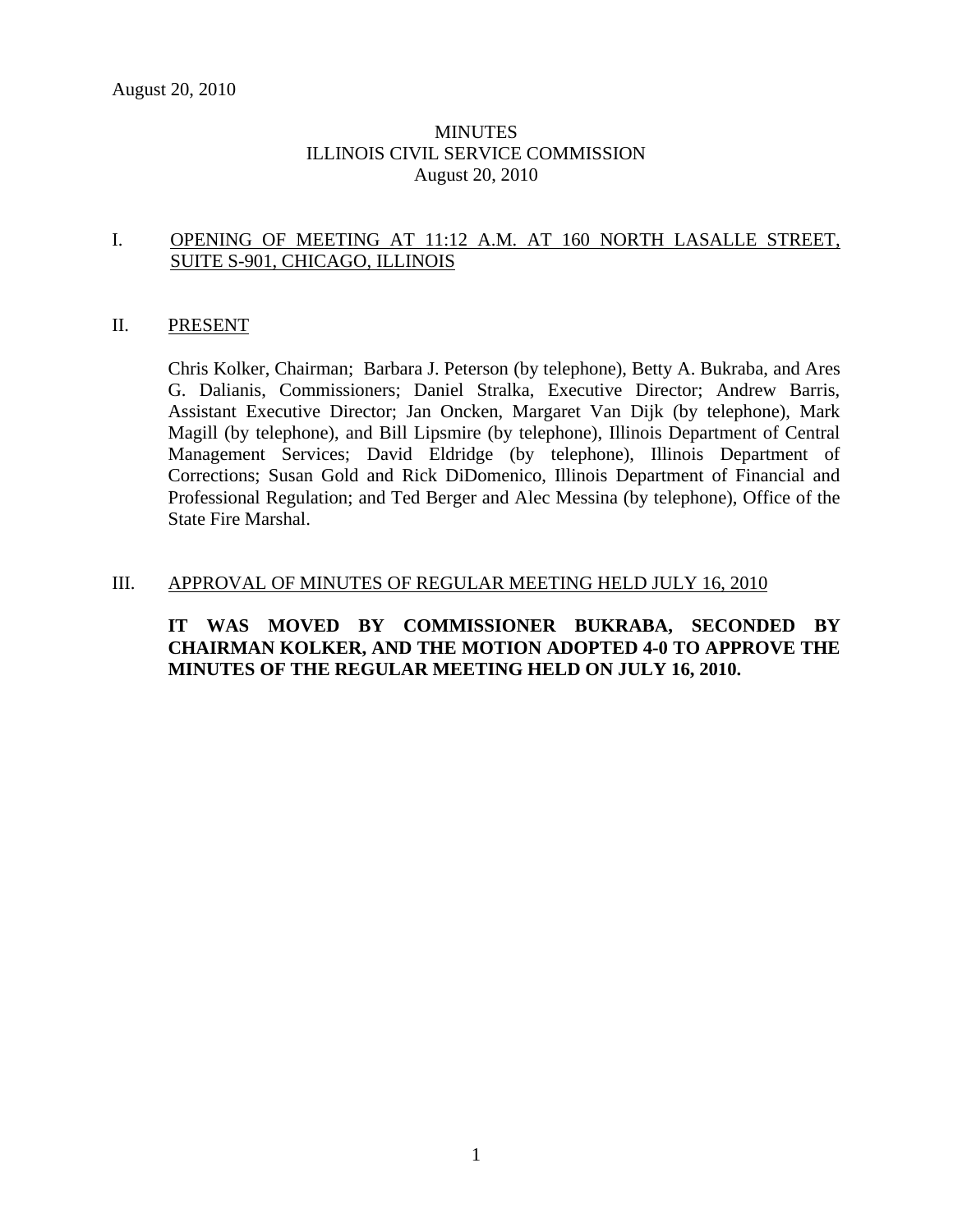#### EXEMPTIONS UNDER SECTION 4d(3) OF THE PERSONNEL CODE IV.

# A. Report on Exempt Positions

|                                       | Total     | No. of Exempt |
|---------------------------------------|-----------|---------------|
| <u>Agency</u>                         | Employees | Positions     |
|                                       |           |               |
|                                       |           |               |
|                                       |           |               |
|                                       |           |               |
|                                       |           |               |
| Central Management Services 1,426 115 |           |               |
|                                       |           |               |
|                                       |           |               |
|                                       |           |               |
|                                       |           |               |
|                                       |           |               |
|                                       |           |               |
|                                       |           |               |
|                                       |           |               |
|                                       |           |               |
|                                       |           |               |
|                                       |           |               |
|                                       |           |               |
|                                       |           |               |
|                                       |           |               |
|                                       |           |               |
|                                       |           |               |
|                                       |           |               |
|                                       |           |               |
|                                       |           |               |
|                                       |           |               |
|                                       |           |               |
|                                       |           |               |
|                                       |           |               |
|                                       |           |               |
|                                       |           |               |
|                                       |           |               |
|                                       |           |               |
|                                       |           |               |
|                                       |           |               |
|                                       |           |               |
|                                       |           |               |
|                                       |           |               |
|                                       |           |               |
|                                       |           |               |
|                                       |           |               |
|                                       |           |               |
|                                       |           |               |
|                                       |           |               |
|                                       |           |               |
|                                       |           |               |
|                                       |           |               |
|                                       |           |               |
|                                       |           |               |
|                                       |           |               |
|                                       |           |               |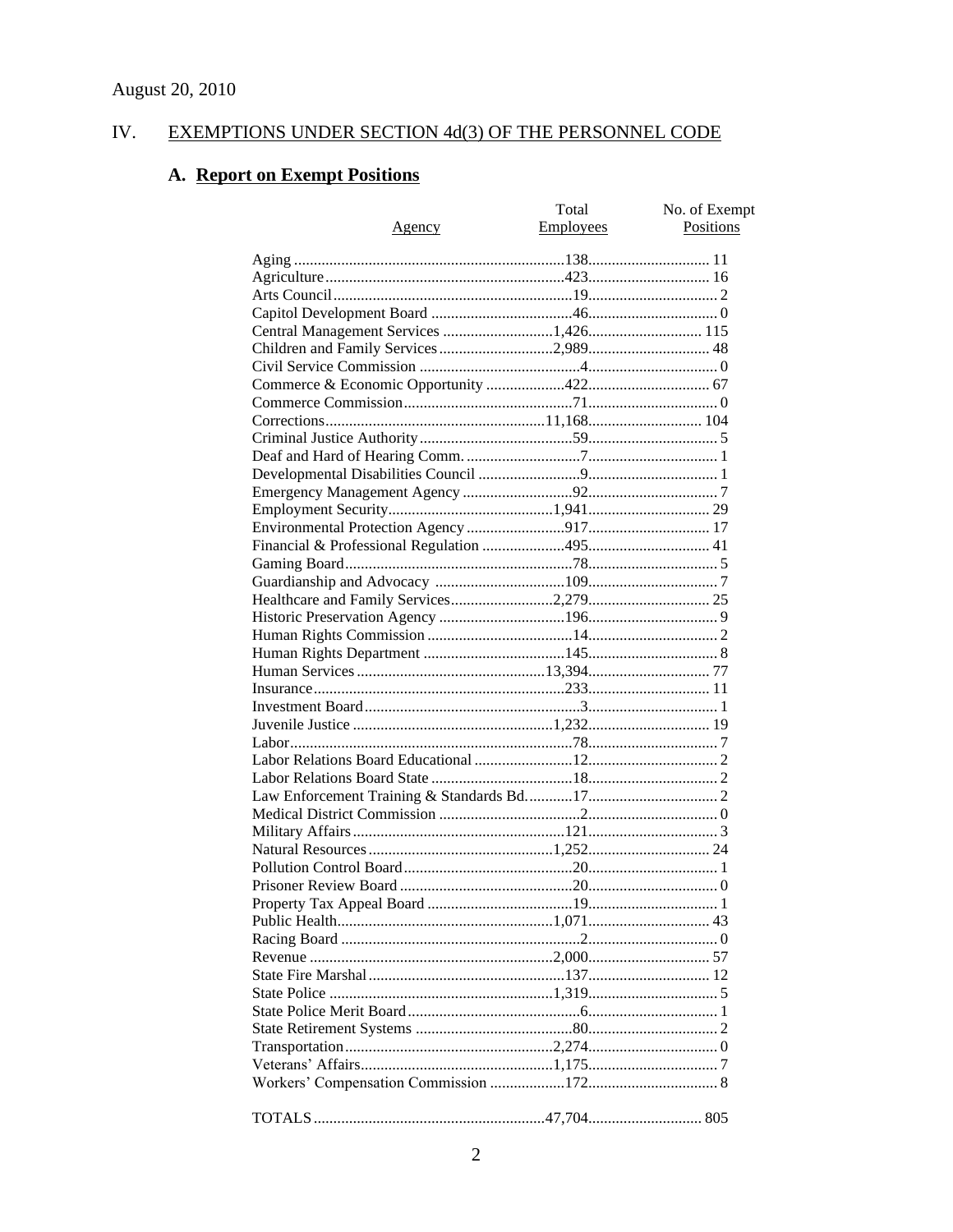#### **B. Governing Rule – Section 1.142 Jurisdiction B Exemptions**

- a) The Civil Service Commission shall exercise its judgment when determining whether a position qualifies for exemption from Jurisdiction B under Section 4d(3) of the Personnel Code. The Commission will consider any or all of the following factors inherent in the position and any other factors deemed relevant to the request for exemption:
	- 1) The amount and scope of principal policy making authority;
	- 2) The amount and scope of principal policy administering authority;
	- 3) The amount of independent authority to represent the agency, board or commission to individuals, legislators, organizations or other agencies relative to programmatic responsibilities;
	- 4) The capability to bind the agency, board or commission to a course of action;
	- 5) The nature of the program for which the position has principal policy responsibility;
	- 6) The placement of the position on the organizational chart of the agency, board or commission;
	- 7) The mission, size and geographical scope of the organizational entity or program within the agency, board or commission to which the position is allocated or detailed.
- b) The Commission may, upon its own action after 30 days notice to the Director of Central Management Services or upon the recommendation of the Director of the Department of Central Management Services, rescind the exemption of any position that no longer meets the requirements for exemption set forth in subsection (a). However, rescission of an exemption shall be approved after the Commission has determined that an adequate level of managerial control exists in exempt status that will insure responsive and accountable administrative control of the programs of the agency, board or commission.
- c) For all positions currently exempt by action of the Commission, the Director of Central Management Services shall inform the Commission promptly in writing of all changes in essential functions, reporting structure, working title, work location, position title, position number or specialized knowledge, skills, abilities, licensure or certification.
- d) Prior to granting an exemption from Jurisdiction B under Section 4d(3) of the Personnel Code, the Commission will notify the incumbent of the position, if any, of its proposed action. The incumbent may appear at the Commission meeting at which action is to be taken and present objections to the exemption request.

(Source: Amended at 34 Ill. Reg. 3485, effective March 3, 2010)

\* \* \*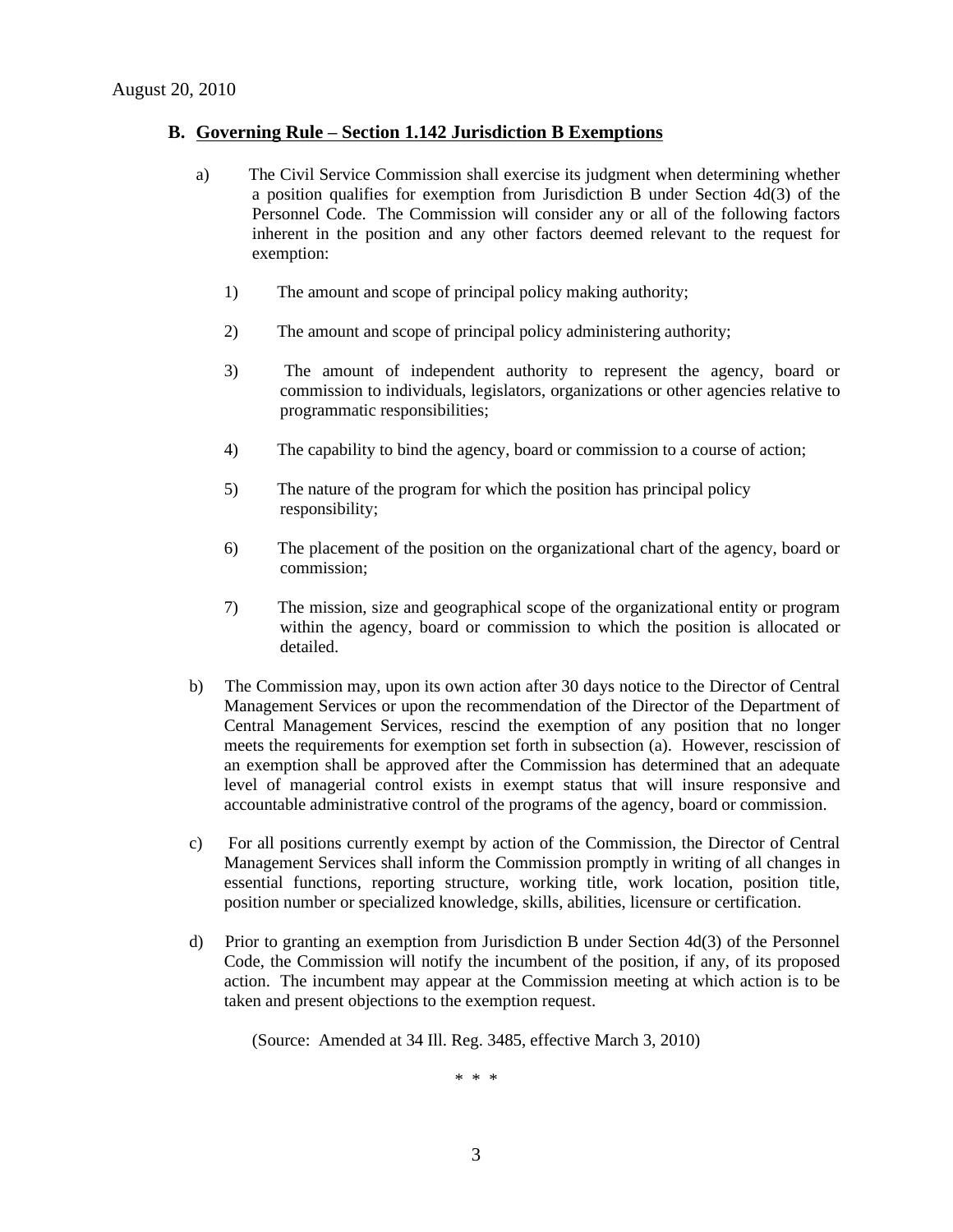### C. **Requests for 4d(3) Exemption**

As to Item C, this request is for the Medical Coordinator position at the  $\bullet$ Department of Corrections. This position reports to the Chief of Health Services who reports to the Director. This position was previously submitted for exemption in March of this year but then withdrawn. It was resubmitted in July and continued to this month to allow additional Staff discussions with the agency.

This position has principal policy responsibilities for both the medical-nursing services and statewide environmental services for the agency. Staff had concerns from language of its position description form that the Medical Coordinator's determinations in these areas were still subject to review by the Chief of Health Services. The agency has confirmed that is not the case and that the Medical Coordinator has free reign to make policy-level decisions independently. For these reasons, Staff recommended approval of this request. David Eldridge, Chief of Staff, confirmed these representations and reiterated the importance of this position and how it could prevent a federal takeover of the agency's health facilities. Chairman Kolker inquired as to specific programs under its purview. Eldridge pointed to the medical-nursing services and the environmental services, noting how it impacts legislative mandates and inmate issues.

- As to Item D, this request is for the Managing Director of Community Outreach  $\bullet$ for the Department of Public Health. The agency requested that this be continued again and Staff concurred with this request.
- As to Items E1 and E2, these requests are for a Senior Policy Advisor and  $\bullet$ Community Outreach Officer for the Emergency Management Agency, positions that report to the Director. These positions were first granted 4d(3) exemption in August of 2008 but for 12 months only as there were concerns regarding whether they would be placed in a collective bargaining unit at that time. For the same reason the exemptions were approved for an additional 12 months in August of 2009. The agency is again requesting exemption for these positions. The present status is that the Labor Board has voted to include these positions in a bargaining unit, but the agency appealed that decision. The appeal remains pending. It is Staff's recommendation that the Commission grant another 12 month extension of exempt status for these two positions while the litigation remains pending. Upon conclusion of the litigation which will hopefully provide some direction to the Commission in this area, the issue of exempting these and other similarly situated positions can be resolved on a more permanent basis. It was noted that the Illinois Department of Central Management Services indicated in its recommendation letter that it believes the bargaining unit status of a position should not be a factor in the exercise of the Commission's judgment in this area. Staff responded that it remains the Commission's position that inclusion in a bargaining unit and the granting of principal policy exempt status are inconsistent, and that we hope to receive judicial guidance at some point to resolve this inconsistency in some way. Staff also noted that the agency had no objection to another 12 month extension.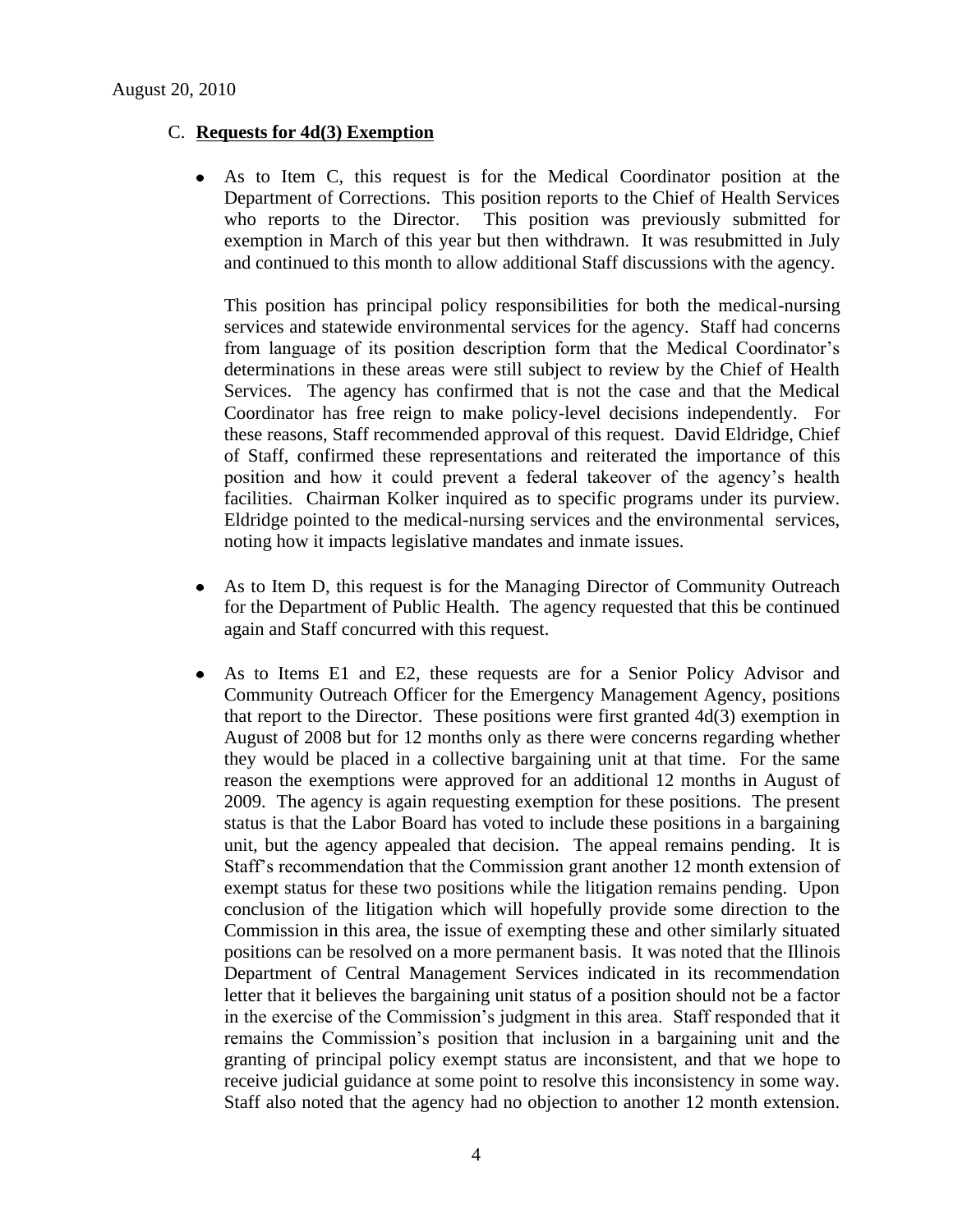Chairman Kolker inquired as to whether there were incumbents and was advised that E1 had an incumbent while E2 had none. Chairman Kolker proposed a six month extension to monitor their status more closely. Margaret Van Dijk, Central Management Services, responded that it is anticipated it will be more than six months until the pending litigation is resolved and requested a 12 month extension, reciting a brief history of the issues involved in the placement of 4d(3) exempt positions in bargaining units. She noted that briefs have been filed with regard to these two positions but oral argument has not yet occurred though oral argument has occurred in similar appeals. Chairman Kolker noted the proactive steps the Commission took to avoid this issue and stated the Commission was prepared to take action quickly as needed with regard to these and similarly situated positions. Commissioner Dalianis expressed agreement with Chairman Kolker's proposal for a six month extension.

# **IT WAS MOVED BY COMMISSIONER DALIANIS, SECONDED BY COMMISSIONER BUKRABA, AND THE MOTION ADOPTED 4-0 TO GRANT AND CONTINUE THE REQUESTS FOR 4D(3) EXEMPTION FOR THE FOLLOWING POSITIONS:**

**The following 4d(3) exemption requests were granted on August 20, 2010:**

| <b>Position Number</b>  | 40070-29-02-800-05-01                                 |
|-------------------------|-------------------------------------------------------|
| <b>Position Title</b>   | Senior Public Service Administrator                   |
| Bureau/Division         | Programs and Support Services                         |
| <b>Functional Title</b> | <b>Medical Coordinator</b>                            |
| Incumbent               | Vacant                                                |
| Supervisor              | Chief of Health Services, who reports to the Director |
| Location                | <b>Cook County</b>                                    |

#### **C. Illinois Department of Corrections**

#### **E1. Illinois Emergency Management Agency (granted for a period of six months)**

| <b>Position Number</b>  | 37015-50-17-040-00-03               |
|-------------------------|-------------------------------------|
| <b>Position Title</b>   | <b>Public Service Administrator</b> |
| Bureau/Division         | Director's Office                   |
| <b>Functional Title</b> | Senior Policy Advisor               |
| Incumbent               | Phil Anello                         |
| Supervisor              | Director                            |
| Location                | <b>Sangamon County</b>              |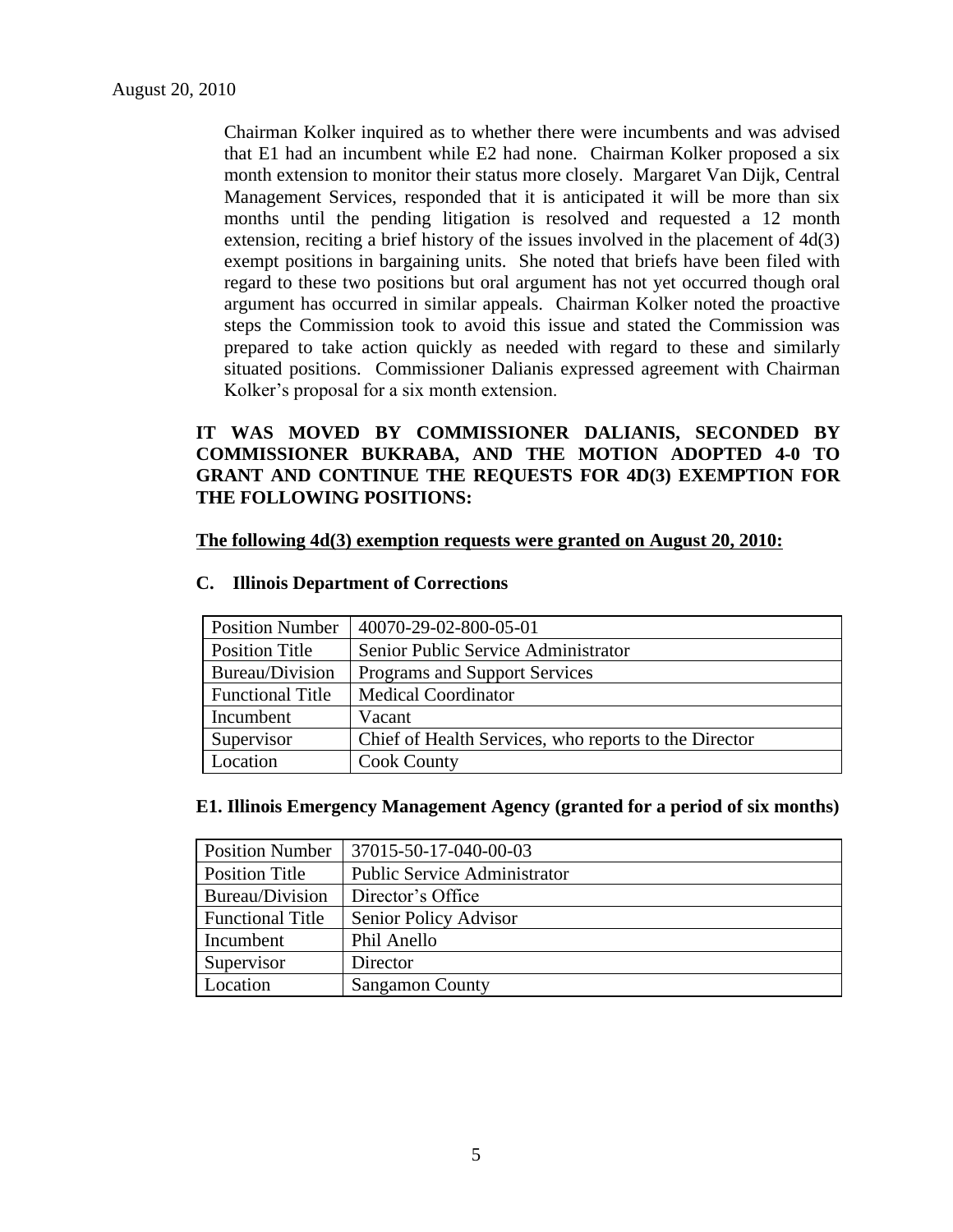$\overline{a}$ 

| <b>Position Number</b>  | 37015-50-17-000-10-04               |
|-------------------------|-------------------------------------|
| Position Title          | <b>Public Service Administrator</b> |
| Bureau/Division         | Director's Office                   |
| <b>Functional Title</b> | <b>Community Outreach Officer</b>   |
| Incumbent               | Vacant                              |
| Supervisor              | Director                            |
| Location                | <b>Sangamon County</b>              |

#### **E2. Illinois Emergency Management Agency (granted for a period of six months)**

#### **The following 4d(3) exemption request was continued on August 20, 2010:**

#### **D. Illinois Department of Public Health**

| <b>Position Number</b>  | 40070-20-01-100-20-81                                 |
|-------------------------|-------------------------------------------------------|
| Position Title          | Senior Public Service Administrator                   |
| Bureau/Division         | <b>Community Public Health Outreach</b>               |
| <b>Functional Title</b> | Managing Director of Community Public Health Outreach |
| Incumbent               | Vacant                                                |
| Supervisor              | Assistant Director who reports to the Director        |
| Location                | <b>Cook County</b>                                    |

As to Items F1 & F2, Executive Director Stralka noted that these were agencyinitiated rescissions in line with verbal commitments made to the Commission when the agency requested and was approved for 4d(3) exemption requests earlier this year. Commission Staff recommended approval of these requested rescissions.

# **The following rescissions of 4d(3) exemption from Jurisdiction B were granted on August 20, 2010:<sup>1</sup>**

#### **F1. Illinois Department of Human Services**

| <b>Position Number</b>  | 40070-10-75-000-01-21                                            |
|-------------------------|------------------------------------------------------------------|
| <b>Position Title</b>   | Senior Public Service Administrator                              |
| Bureau/Division         | <b>Developmental Disabilities</b>                                |
| <b>Functional Title</b> | <b>Assistant Facility Director, Shapiro Developmental Center</b> |
| Incumbent               | Lynne Gunde                                                      |
| Supervisor              | <b>Shapiro Developmental Center Facility Director</b>            |
| Location                | Kankakee County                                                  |

<sup>&</sup>lt;sup>1</sup> The granting of the rescissions of Items F1 and F2 was inadvertently omitted from the August 20, 2010 Minutes. On May 18, 2012, the Commission approved a motion to amend the previously adopted Minutes to reflect this.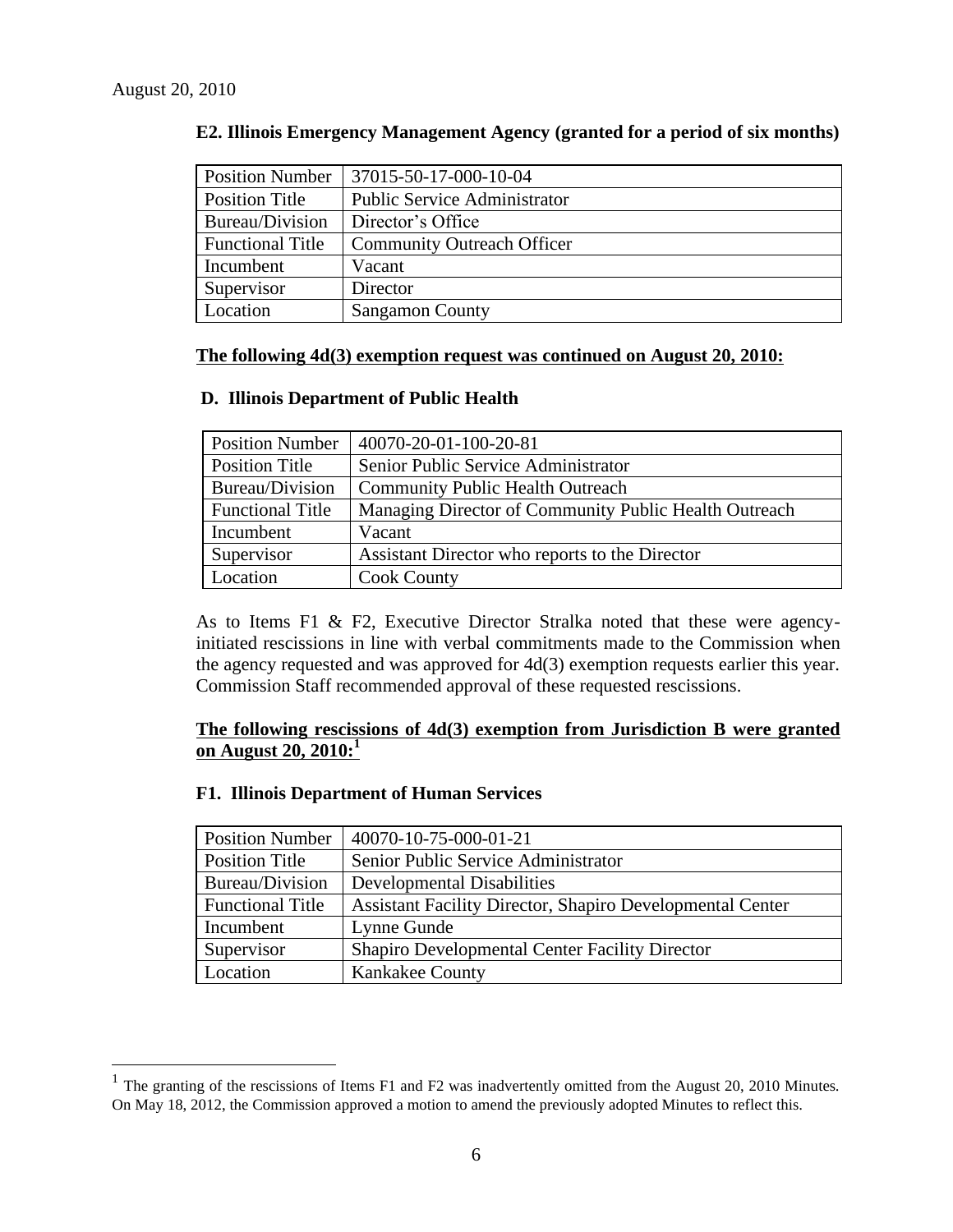| <b>Position Number</b>  | 40070-10-67-200-00-01                                        |
|-------------------------|--------------------------------------------------------------|
| Position Title          | Senior Public Service Administrator                          |
| Bureau/Division         | <b>Developmental Disabilities</b>                            |
| <b>Functional Title</b> | <b>Assistant Facility Director, Fox Developmental Center</b> |
| Incumbent               | Vacant                                                       |
| Supervisor              | <b>Fox Developmental Center Facility Director</b>            |
| Location                | <b>Livingston County</b>                                     |

#### **F2. Illinois Department of Human Services**

Executive Director Stralka noted that the reason Items G1-G12 were included for proposed rescission was their inclusion in the recent Auditor General management audit of exemptions granted by the Civil Service Commission. As part of that process, the Auditor General surveyed agencies about whether positions that had been granted 4d(3) exemption: 1) were still needed, or 2) still met the criteria for exemption. For these positions, their respective agencies responded negatively to the Auditor General's query. These survey results were made part of the audit report and constituted two of the six recommendations set forth therein. In its response to the draft audit report, the Commission indicated that any such position that is no longer needed or no longer met the criteria should be abolished or the exempt status should be rescinded. In fact, that is what occurred for many such positions already. The 12 listed on this agenda were the only remaining positions that were listed on the survey that had not been abolished or had their exempt status rescinded.

Staff provided notice to the Director of CMS on July 16, 2010 in accordance with our rules preceded by letters to all affected agency directors notifying them of which positions would be placed on this month's agenda for rescission and why.

Executive Director Stralka reminded the Commission that its rules provide that rescissions shall be approved only after the Commission has determined that an adequate level of managerial control exists in exempt status which will insure responsive and accountable administrative control of agency programs. It was Commission Staff's position that such control exists for all these proposed rescissions.

- As to Item G2, after significant research it was determined that this position still qualifies for exemption and it was Staff's recommendation to deny this proposed rescission.
- As to Items G6-G11, the Office of the State Fire Marshal had not responded to the Commission's notice until earlier this week. In sum, it was the agency's contention that it made an inadvertent response to the Auditor General's survey, that the positions are still needed and that they remain qualified for  $4d(3)$ exemption. Staff expressed concerns that the Auditor General's records did not reflect this, and that this misinformation may end up being forwarded to the Legislative Audit Commission. The agency indicated it would take steps to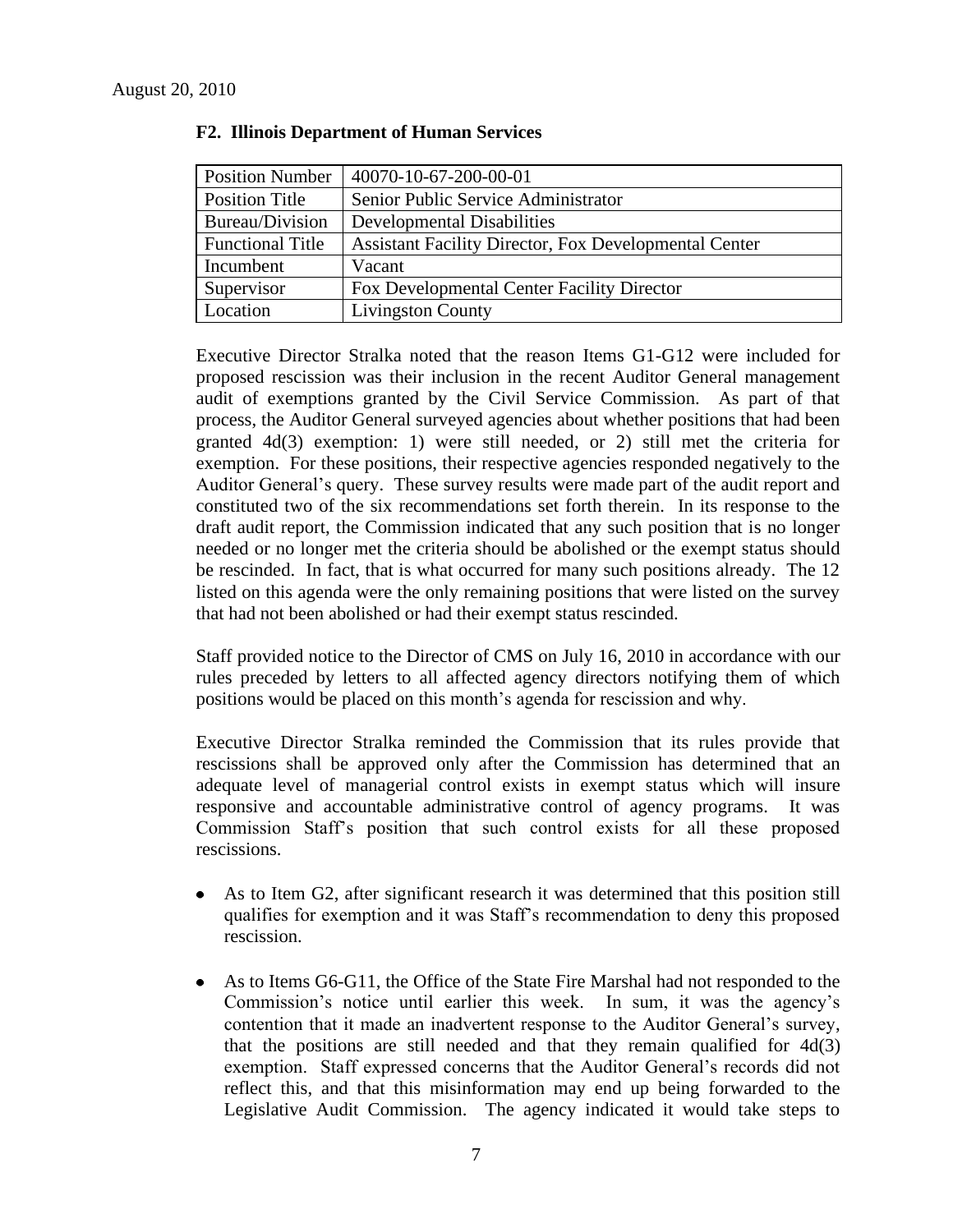correct the record in this matter. For these reasons, it was Staff's recommendation that these items be continued to November's meeting for reevaluation at that time. Chairman Kolker reiterated this concern to the agency's representatives. Ted Berger, Chief of Staff for the Office of the Illinois State Fire Marshal, responded that the agency failed to give the Commission's notice the attention it deserved and it was in favor of receiving additional time to evaluate the positions. He also pledged to correct the record with the Auditor General.

As to Items G1 and G12, it was Staff's recommendation to approve the proposed rescissions.

**IT WAS MOVED BY CHAIRMAN KOLKER, SECONDED BY COMMISSIONER DALIANIS, AND THE MOTION ADOPTED 4-0 TO APPROVE, CONTINUE, AND DENY THE PROPOSED RESCISSIONS FROM 4D(3) EXEMPTION FOR THE FOLLOWING POSITIONS:**

|                 | <b>Agency</b>       | <b>Position Number</b>                  | <b>Functional Title</b>                                                |
|-----------------|---------------------|-----------------------------------------|------------------------------------------------------------------------|
| G1              | Aging               |                                         | 37015-47-00-000-00-01 Staff Assistant to Director                      |
| G3              | <b>EPA</b>          |                                         | 40070-46-25-300-00-01 Chief Information Officer                        |
| G4              | Juvenile Justice    | 40070-27-50-300-00-01                   | <b>Asst.</b> Superintendent Operations-<br>Pere Marquette              |
| G5              | Public Health       | 40070-20-23-000-00-81                   | <b>Executive Secretary, Health</b><br><b>Facilities Planning Board</b> |
| G <sub>12</sub> | <b>State Police</b> | 40070-21-61-103-01-01 Chief, CMS Police |                                                                        |

**The following 4d(3) exemptions were rescinded on August 20, 2010:**

**The following 4d(3) exemptions were continued to November 19, 2010:**

| Agency         |                           | <b>Position Number</b> | <b>Functional Title</b>                             |  |
|----------------|---------------------------|------------------------|-----------------------------------------------------|--|
| G6             | <b>State Fire Marshal</b> | 37015-50-50-000-20-16  | Fire Safety Compliance Mgr.                         |  |
| G7             | <b>State Fire Marshal</b> | 40070-50-50-000-10-16  | Director, Elevator Safety                           |  |
| G8             | <b>State Fire Marshal</b> | 40070-50-50-024-00-01  | <b>Chief Information Officer</b>                    |  |
| G <sub>9</sub> | <b>State Fire Marshal</b> | 40070-50-50-100-00-01  | Director, Fire Prevention                           |  |
| G10            | <b>State Fire Marshal</b> | 40070-50-50-200-00-01  | Director, Boiler & Pressure<br><b>Vessel Safety</b> |  |
| G11            | <b>State Fire Marshal</b> | 40070-50-50-500-00-01  | Director, Petroleum and<br><b>Chemical Safety</b>   |  |

| The following 4d(3) exemption rescission was denied on August 20, 2010: |  |  |  |
|-------------------------------------------------------------------------|--|--|--|
|                                                                         |  |  |  |

| Agency |                             | <b>Position Number</b> | <b>Functional Title</b>                                         |
|--------|-----------------------------|------------------------|-----------------------------------------------------------------|
|        | $\mid$ G2 $\mid$ DOC $\mid$ |                        | 40070-29-00-000-00-01 Executive Assistant to Assistant Director |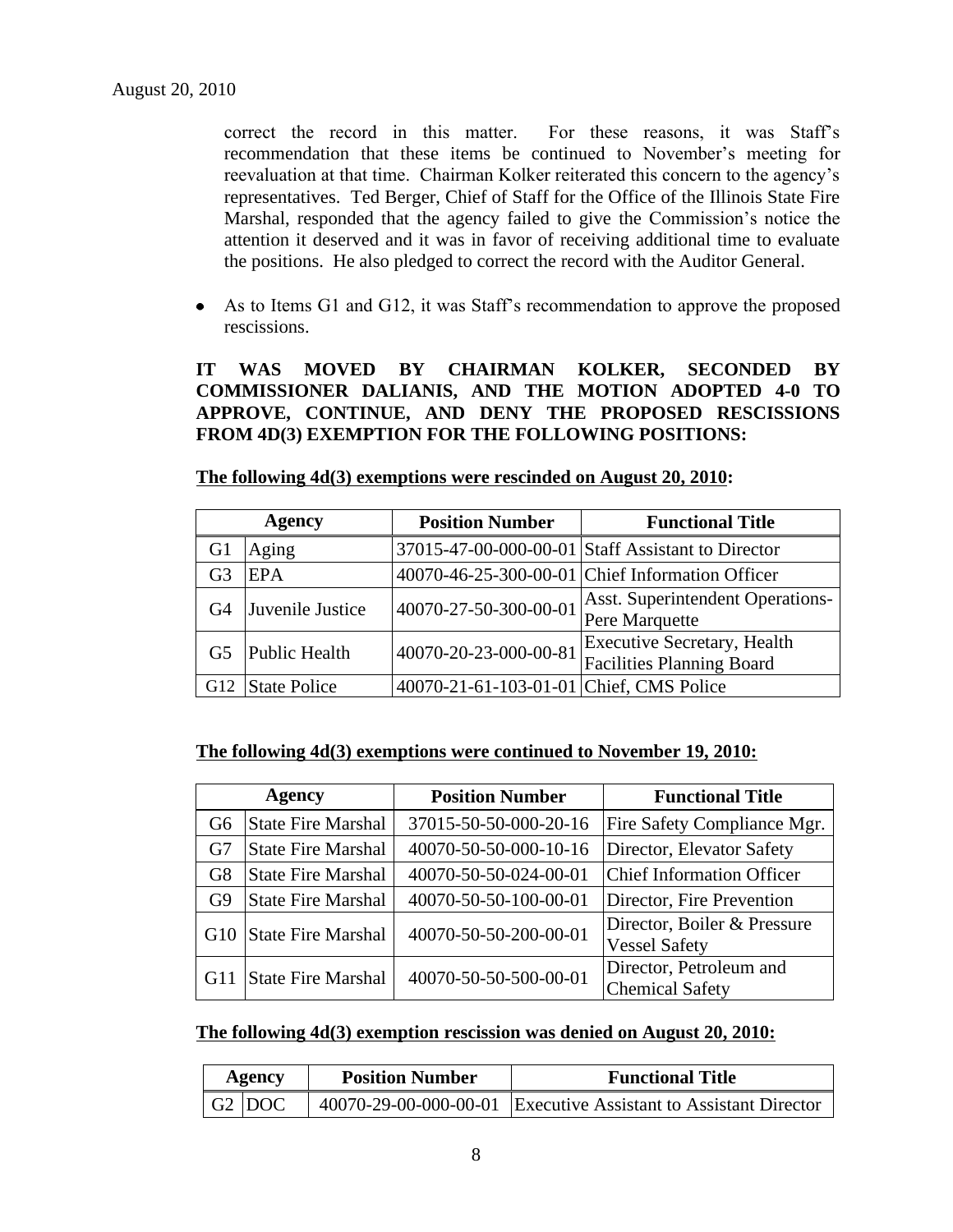# V. CONSIDERATION OF THE STATUS OF PRIVATE SECRETARIES EXEMPT FROM JURISDICTION B OF THE PERSONNEL CODE

Executive Director Stralka noted that that he provided the Commissioners with a memorandum report which he also had provided to the Illinois Department of Central Management Services prior to today's meeting. Chairman Kolker inquired if there had been any subsequent Attorney General opinions referencing 4d(1) positions other than that included with the report. Mark Magill, Central Management Services, responded that he was not aware of any. Margaret van Dijk, Central Management Services, suggested that a joint request could be made for an opinion, but it was the consensus that the current workload at the Attorney General's office would probably prevent any sort of rapid response to such a request. Mark Magill noted that while there was general agreement with the report there were certain areas Central Management Services was still researching. It was the consensus of the Commissioners to defer this matter to September's meeting to allow Central Management Services to continue its research and allow Staff at both agencies to meet and further discuss this matter.

# VI. CLASS SPECIFICATION

The following class title was submitted for revision by the Director of Central Management Services:

#### **Technical Advisor II**

Staff Analysis: Assistant Executive Director Barris spoke to Ben Fokum, Central Management Services Technical Services, and inquired about the differences between the Technical Advisor I and Technical Advisor II classes and the impact of this change on the classes. Fokum explained that the deletion of the requirement of one year of professional service in the Technical Advisor II class would not eliminate the difference between the classes because the Technical Advisor I class only conducted administrative hearings while the Technical Advisor II class conducted hearings and could also litigate matters before administrative tribunals. Barris asked Fokum about the fact that the change to the Technical Advisor II class was not agreed upon by AFSCME. Fokum explained that letters were sent to the AFSCME Collective Bargaining Administrator on May 13, 2010 and June 13, 2010 in which the proposed revision was explained and it was noted that it would not affect the incumbents. Central Management Services did not receive a response from AFSCME to either of the letters. Barris also noted that the class study indicated that the change was necessary because it was difficult to fill these positions in the Technical Advisor II class due to the one year of professional experience requirement. Barris inquired why it was difficult to find attorneys with experience while so many attorneys with experience were currently looking for work. Susan Gold and Rick DiDomenico from the Illinois Department of Financial and Professional Regulation (DFPR) attended the meeting. It was explained that the DFPR had qualified attorneys who recently graduated from law school and/or third year law students with their 7/11 license who could not move into the class because of the requirement of one year professional experience despite the fact that they had significant experience in working at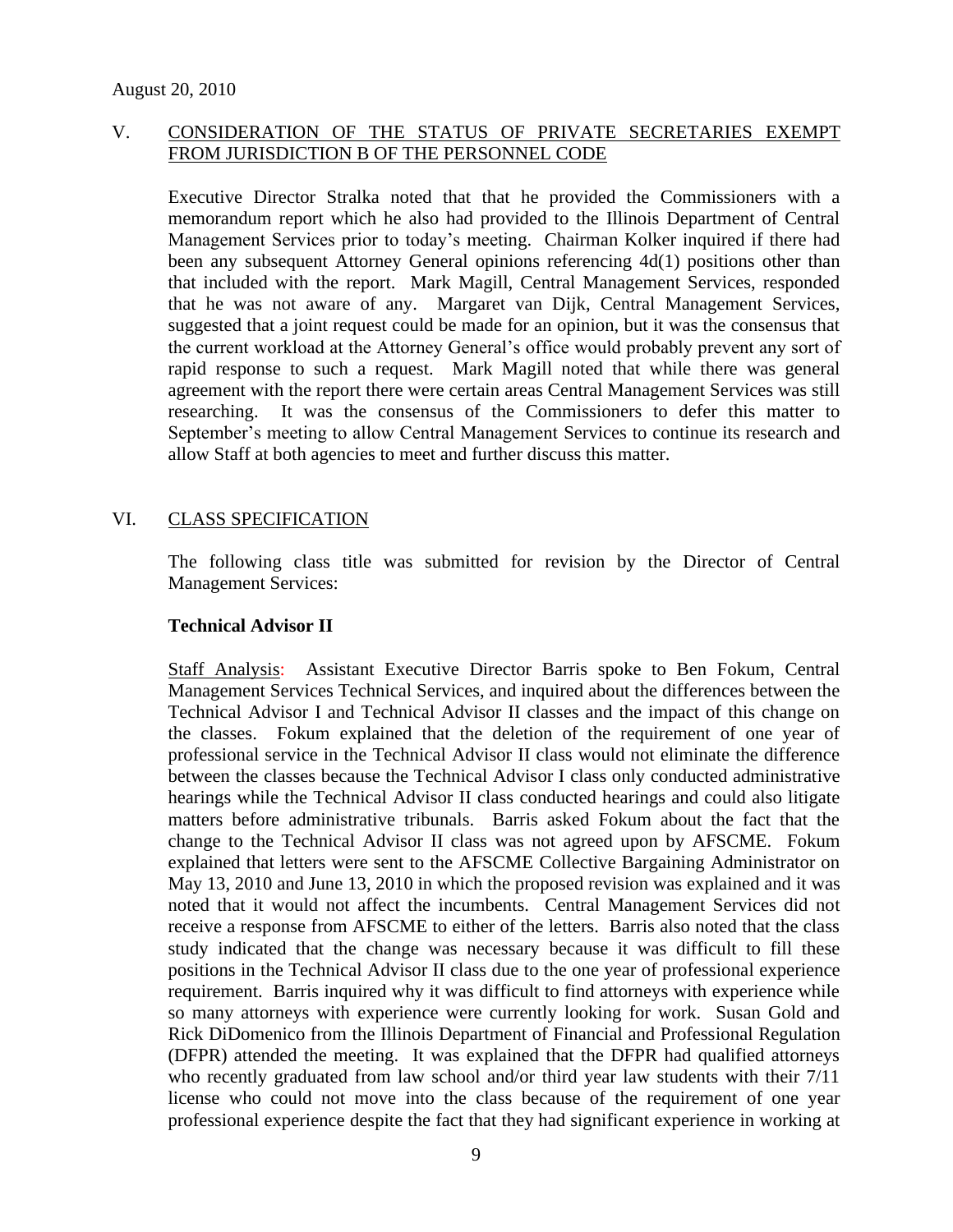DFPR in litigation matters. Chairman Kolker noted that applications to private law firms had decreased and that many attorneys were leaving state service. Bill Lipsmire, Central Management Services Technical Services, explained that previously the Technical Advisor II class did not have a requirement of one year experience but the requirement was added last year when a change was made to the class as a result of the abolishment of the Public Aid Aids Appeals Advisor class and the incumbents were moved to the Technical Advisor I, II, and III classes. The change in 2009 was necessary because the Public Aid Appeals Advisors were without legal training or a college degree and were having difficulty in meeting deadlines and costing the state upwards of \$16,000 a month in fines for missing deadlines.

**IT WAS MOVED BY COMMISSIONER DALIANIS, SECONDED BY COMMISSIONER BUKRABA, AND THE MOTION ADOPTED 4-0 TO APPROVE THE REVISION OF THE FOLLOWING CLASS TITLE TO BE EFFECTIVE SEPTEMBER 1, 2010:**

#### **Technical Advisor II**

**IT WAS MOVED BY COMMISSIONER DALIANIS, SECONDED BY COMMISSIONER PETERSON, AND THE MOTION ADOPTED 4-0 TO DISAPPROVE ANY CLASS SPECIFICATIONS RECEIVED BY THE COMMISSION NOT CONTAINED IN THIS REPORT TO ALLOW ADEQUATE STUDY.** 

#### VII. MOTION TO GO INTO EXECUTIVE SESSION

**IT WAS MOVED BY COMMISSIONER PETERSON, SECONDED BY COMMISSIONER DALIANIS, AND BY ROLL CALL VOTE THE MOTION ADOPTED 4-0 TO HOLD AN EXECUTIVE SESSION PURSUANT TO SUBSECTIONS 2(c)(1), 2(c)(4), AND 2(c)(11) OF THE OPEN MEETINGS ACT.** 

| <b>KOLKER</b>  | YES  | <b>EWELL</b>    |      |
|----------------|------|-----------------|------|
| PETERSON       | YES. | <b>DALIANIS</b> | YES. |
| <b>BUKRABA</b> | YES. |                 |      |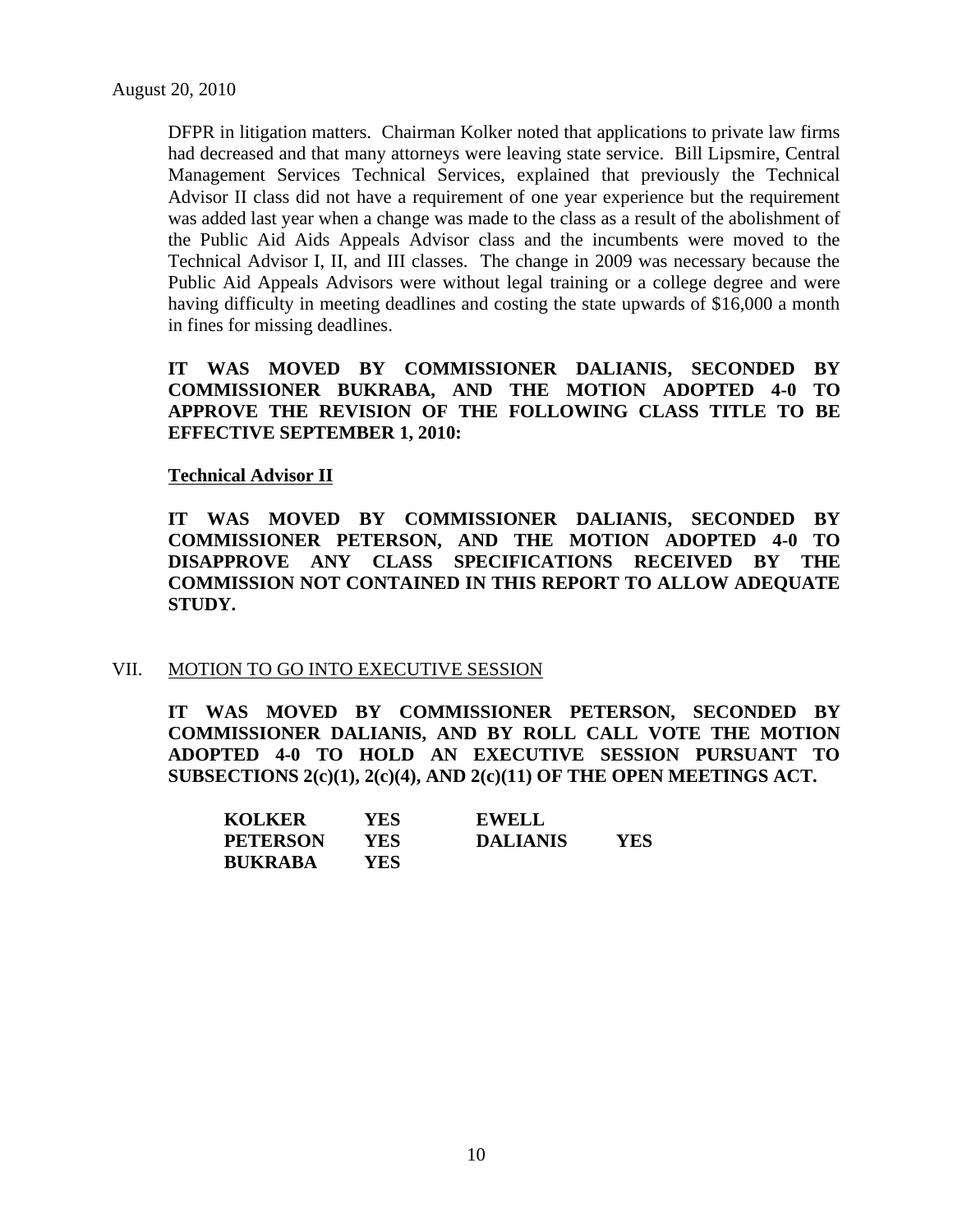#### VIII. RECONVENE MEETING

Upon due and proper notice the regular meeting of the Illinois Civil Service Commission was reconvened at 160 North LaSalle Street, Suite S-901, Chicago, Illinois at 12:15 p.m.

#### PRESENT

Chris Kolker, Chairman; Barbara J. Peterson (by telephone), Betty A. Bukraba, and Ares G. Dalianis, Commissioners; Daniel Stralka, Executive Director; and Andrew Barris, Assistant Executive Director.

#### IX. NON-MERIT APPOINTMENT REPORT

The Personnel Code permits non-merit appointments for a limited period of time, i.e., emergency appointments shall not exceed 60 days and shall not be renewed, and positions shall not be filled on a temporary or provisional basis for more than six months out of any twelve-month period. Consecutive non-merit appointments are not violative of the Code; however, they do present a possible evasion of merit principles and should be monitored. Set forth below is the number of consecutive non-merit appointments made by each department. These statistics are from the Department of Central Management Services' Consecutive Non-Merit Report.

| Agency                                | 6/30/10        | 7/31/10               | 7/31/09 |
|---------------------------------------|----------------|-----------------------|---------|
| Aging                                 |                |                       |         |
| Agriculture                           | 0              | 0                     |         |
| <b>Central Management Services</b>    | 0              | 0                     |         |
| <b>Children and Family Services</b>   | 5              | $\mathcal{D}_{\cdot}$ |         |
| <b>Criminal Justice Authority</b>     | 0              | $\mathbf 0$           |         |
| <b>Employment Security</b>            | 5              | $\mathfrak{D}$        | 10      |
| <b>Healthcare and Family Services</b> |                | $\mathbf 0$           | 12      |
| <b>Historic Preservation Agency</b>   | 0              | 0                     |         |
| <b>Human Services</b>                 | $\overline{2}$ |                       |         |
| <b>Natural Resources</b>              | 0              |                       | 40      |
| Property Tax Appeal Board             | 4              |                       | 2       |
| Revenue                               |                |                       |         |
| <b>State Retirement Systems</b>       |                |                       | 0       |
| Transportation                        |                | 3                     | っ       |
| Veterans' Affairs                     |                | 0                     |         |
| Totals                                | 20             | 12                    | 84      |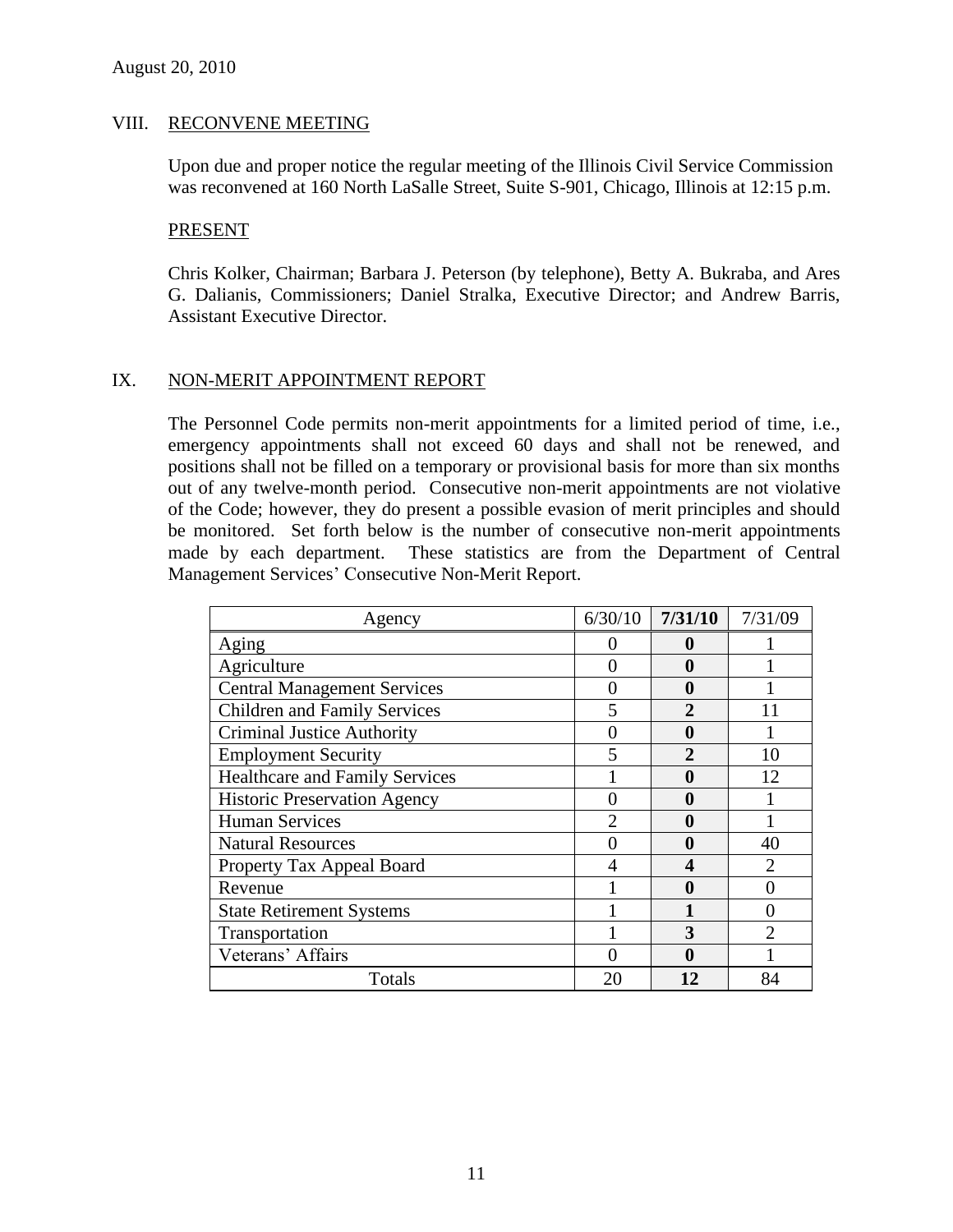#### X. INTERLOCUTORY APPEALS

#### **RV-48-10**

| Employee | Sylvester Hartigan                                                           | <b>Appeal Date</b>       | 05/06/10                                                                                                                                                                                   |
|----------|------------------------------------------------------------------------------|--------------------------|--------------------------------------------------------------------------------------------------------------------------------------------------------------------------------------------|
| Agency   | <b>DOT</b>                                                                   | <b>Decision Date</b>     | 07/19/10                                                                                                                                                                                   |
| Type     | <b>Rule Violation</b>                                                        | ALJ                      | <b>Andrew Barris</b>                                                                                                                                                                       |
| Issue(s) | Applied for but<br>did not receive<br>Engineering<br>Technician<br>positions | Proposal for<br>Decision | Grant Motion to Dismiss (no<br>jurisdiction; positions are DOT<br>"Technical" and are exempt from<br>jurisdictions A, B, and C of the<br>Personnel Code pursuant to Section<br>$4c(12)$ ). |

**IT WAS MOVED BY COMMISSIONER PETERSON, SECONDED BY COMMISSIONER DALIANIS, AND BY ROLL CALL VOTE OF 4-0 THE MOTION ADOPTED TO AFFIRM AND ADOPT THE ADMINISTRATIVE LAW JUDGE'S PROPOSAL FOR DECISION THAT THE CIVIL SERVICE COMMISSION DOES NOT HAVE JURISDICTION OVER THE ALLEGED VIOLATIONS CITED BY THE PETITIONER IN THAT THE POSITIONS THE PETITIONER APPLIED FOR ARE PART OF THE TECHNICAL STAFF IN THE DEPARTMENT OF TRANSPORTATION AND ARE EXEMPT FROM JURISDICTIONS, A, B, AND C OF THE PERSONNEL CODE PURSUANT TO SECTION 4C(12). IN ADDITION, THERE IS NO ABSOLUTE RIGHT TO WITHDRAW A PENDING APPEAL BEFORE THE COMMISSION MUCH LESS ONE THAT HAS ALREADY REACHED A PROPOSED FINDING ADVERSE TO THE MOVING PARTY. THE PETITIONER DID NOT PROVIDE ANY ARGUMENT OR OTHER INFORMATION WHY THE COMMISSION SHOULD NOT PROCEED TO A FINAL DECISION ON THIS APPEAL. IN ACCORDANCE THEREWITH, THE PROPOSAL FOR DECISION OF THE ADMINISTRATIVE LAW JUDGE TO GRANT THE MOTION TO DISMISS IS AFFIRMED AND ADOPTED. IN ADDITION, THE COMMISSION DENIED THE PETITIONER'S MOTION TO WITHDRAW.**

| <b>KOLKER</b>   | YES  | <b>EWELL</b>    |     |
|-----------------|------|-----------------|-----|
| <b>PETERSON</b> | YES. | <b>DALIANIS</b> | YES |
| <b>BUKRABA</b>  | YES  |                 |     |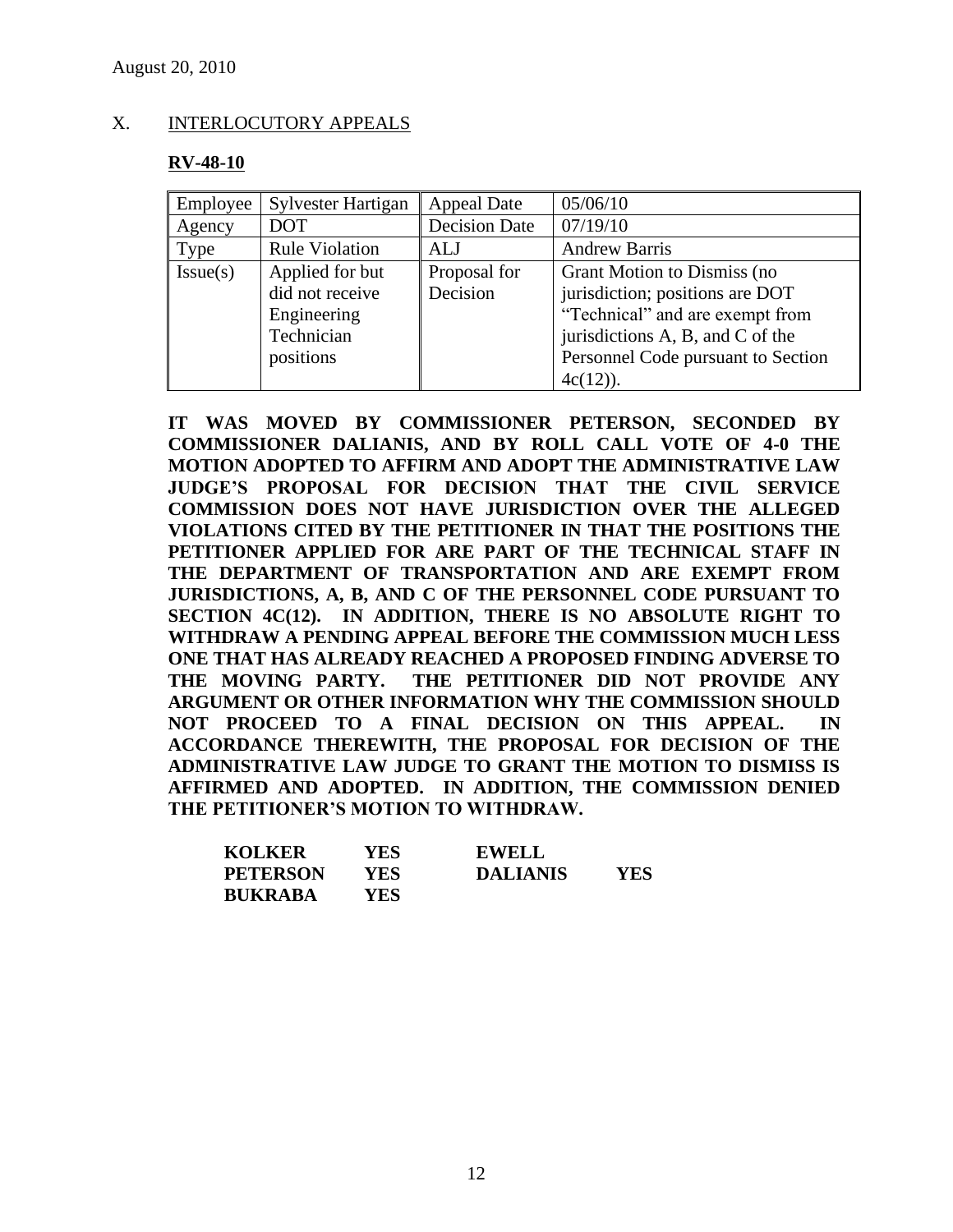# **LA-4-10**

| Employee | <b>Troy Markert</b>           | <b>Appeal Date</b>   | 08/31/09                          |
|----------|-------------------------------|----------------------|-----------------------------------|
| Agency   | <b>DCEO</b>                   | <b>Decision Date</b> | 07/14/10                          |
| Type     | Layoff                        | ALJ                  | <b>Andrew Barris</b>              |
| Issue(s) | <b>Violation of Personnel</b> | Proposal for         | Grant Motion to Dismiss (default; |
|          | Rules-302.520(b)(1)           | Decision             | did not appear at scheduled in-   |
|          | $(3)(4)$ and $(5)$            |                      | person status conference).        |

# **LA-5-10**

| Employee | Tom Lawton                    | <b>Appeal Date</b>                     | 08/31/09                          |
|----------|-------------------------------|----------------------------------------|-----------------------------------|
| Agency   | <b>DCEO</b>                   | Decision Date $\vert 07/14/10 \rangle$ |                                   |
| Type     | Layoff                        | ALJ                                    | <b>Andrew Barris</b>              |
| Issue(s) | <b>Violation of Personnel</b> | Proposal for                           | Grant Motion to Dismiss (default; |
|          | Rules-302.520(b)(1)           | Decision                               | did not appear at scheduled in-   |
|          | $(3)(4)$ and $(5)$            |                                        | person status conference).        |

**IT WAS MOVED BY COMMISSIONER DALIANIS, SECONDED BY COMMISSIONER BUKRABA, AND BY ROLL CALL VOTE OF 4-0 THE MOTION ADOPTED TO AFFIRM AND ADOPT THE ADMINISTRATIVE LAW JUDGE'S PROPOSALS FOR DECISION THAT MARKERT'S AND LAWTON'S FAILURE TO APPEAR AT THE IN-PERSON STATUS CONFERENCE SET FOR JULY 9, 2010 CONSTITUTES A DEFAULT, RESULTING IN THE DISMISSAL OF THEIR APPEALS.** 

| <b>KOLKER</b>   | YES  | <b>EWELL</b>    |     |
|-----------------|------|-----------------|-----|
| <b>PETERSON</b> | YES  | <b>DALIANIS</b> | YES |
| <b>BUKRABA</b>  | YES. |                 |     |

# XI. PUBLICLY ANNOUNCED DECISIONS RESULTING FROM APPEAL

#### **DA-20-10**

| Employee  | Eric F. Childs                                                                                                                                                                 | <b>Appeal Date</b>   | 11/17/09                                                          |
|-----------|--------------------------------------------------------------------------------------------------------------------------------------------------------------------------------|----------------------|-------------------------------------------------------------------|
| Agency    | Juvenile Justice                                                                                                                                                               | <b>Decision Date</b> | 08/06/10                                                          |
| Type      | Discharge                                                                                                                                                                      | <b>ALJ</b>           | <b>Andrew Barris</b>                                              |
| Change(s) | Custodial sexual misconduct while Proposal for<br>supervising youth in custody; gave $\parallel$ Decision<br>personal items to and received<br>letters from a youth in custody |                      | Charges are partially<br>proven and warrant<br>90-day suspension. |

**IT WAS MOVED BY COMMISSIONER BUKRABA, SECONDED BY COMMISSIONER DALIANIS, AND BY ROLL CALL VOTE OF 4-0 THE MOTION ADOPTED TO AFFIRM AND ADOPT THE ADMINISTRATIVE LAW**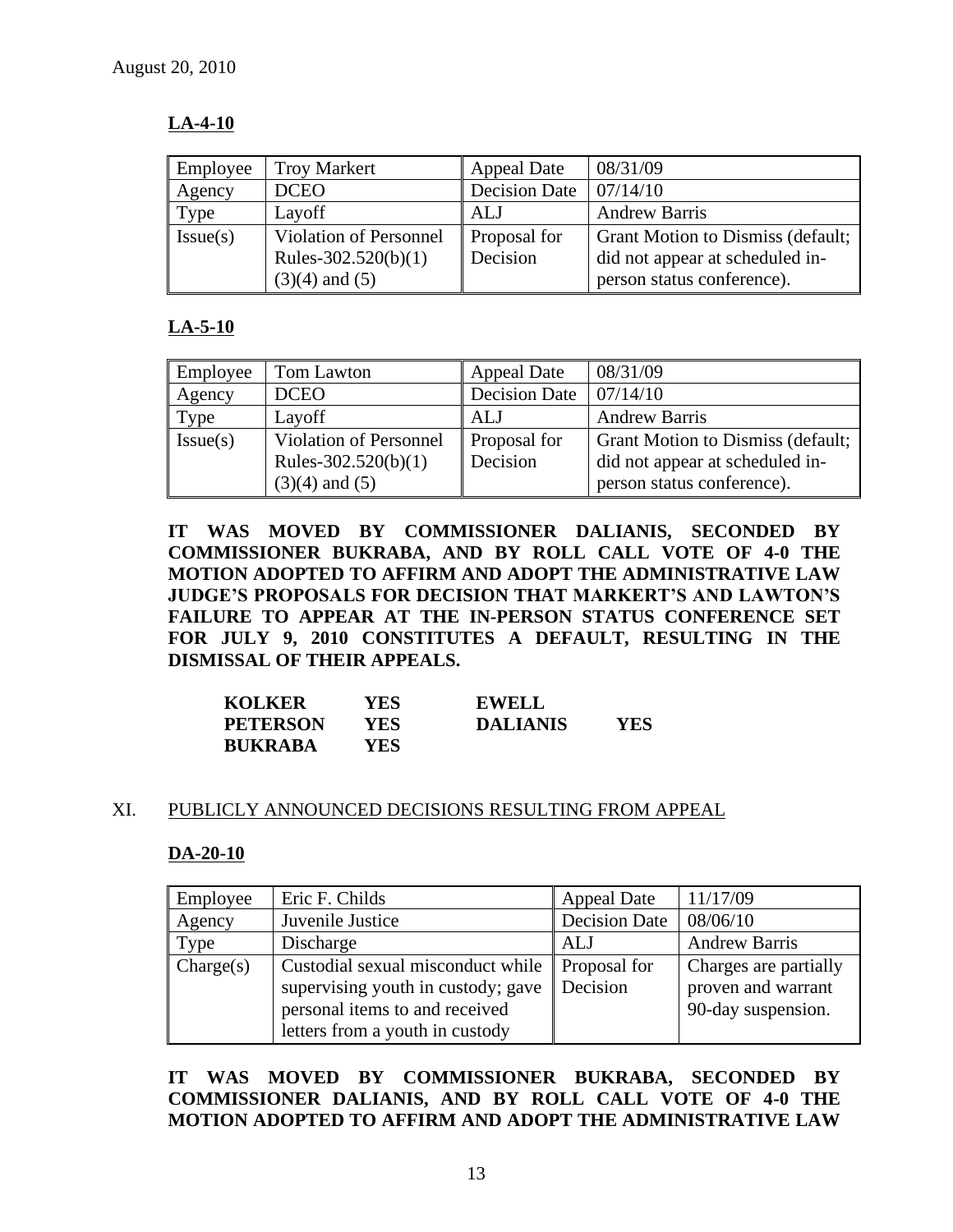**JUDGE'S PROPOSAL FOR DECISION THAT THE CHARGES ARE PARTIALLY PROVEN AND WARRANT 90-DAY SUSPENSION IN LIEU OF DISCHARGE FOR THE REASONS SET FORTH IN THE PROPOSAL FOR DECISION DATED AUGUST 6, 2010.**

| <b>KOLKER</b>   | YES | EWELL           |     |
|-----------------|-----|-----------------|-----|
| <b>PETERSON</b> | YES | <b>DALIANIS</b> | YES |
| <b>BUKRABA</b>  | YES |                 |     |

#### **DA-30-10**

| Employee  | Donald R. Durbin II           | <b>Appeal Date</b>   | 01/08/10              |
|-----------|-------------------------------|----------------------|-----------------------|
| Agency    | <b>DVA</b>                    | <b>Decision Date</b> | 08/06/10              |
| Type      | Discharge                     | <b>ALJ</b>           | <b>Andrew Barris</b>  |
| Change(s) | Careless operation of state   | Proposal for         | Charges are partially |
|           | vehicle and employee personal | Decision             | proven and warrant    |
|           | conduct violation.            |                      | discharge.            |

**IT WAS MOVED BY COMMISSIONER PETERSON, SECONDED BY COMMISSIONER BUKRABA, AND BY ROLL CALL VOTE OF 4-0 THE MOTION ADOPTED TO AFFIRM AND ADOPT THE ADMINISTRATIVE LAW JUDGE'S PROPOSAL FOR DECISION THAT THE CHARGES ARE PARTIALLY PROVEN AND WARRANT DISCHARGE FOR THE REASONS SET FORTH IN THE PROPOSAL FOR DECISION DATED AUGUST 6, 2010.**

| <b>KOLKER</b>   | YES   | <b>EWELL</b>    |     |
|-----------------|-------|-----------------|-----|
| <b>PETERSON</b> | YES.  | <b>DALIANIS</b> | YES |
| <b>BUKRABA</b>  | YES ! |                 |     |

#### XII. APPEALS TERMINATED WITHOUT DECISION ON THE MERITS

#### **DA-34-10**

| Employee  | Georgia Jalivay        | <b>Appeal Date</b>  | 02/02/10                        |
|-----------|------------------------|---------------------|---------------------------------|
| Agency    | <b>DCFS</b>            | Decision Date       | 07/21/10                        |
| Type      | Discharge              | ALJ                 | <b>Andrew Barris</b>            |
| Change(s) | Failure to return from | <b>Proposal for</b> | Dismissed subject to Commission |
|           | leave                  | Decision            | approval; withdrawn (settled).  |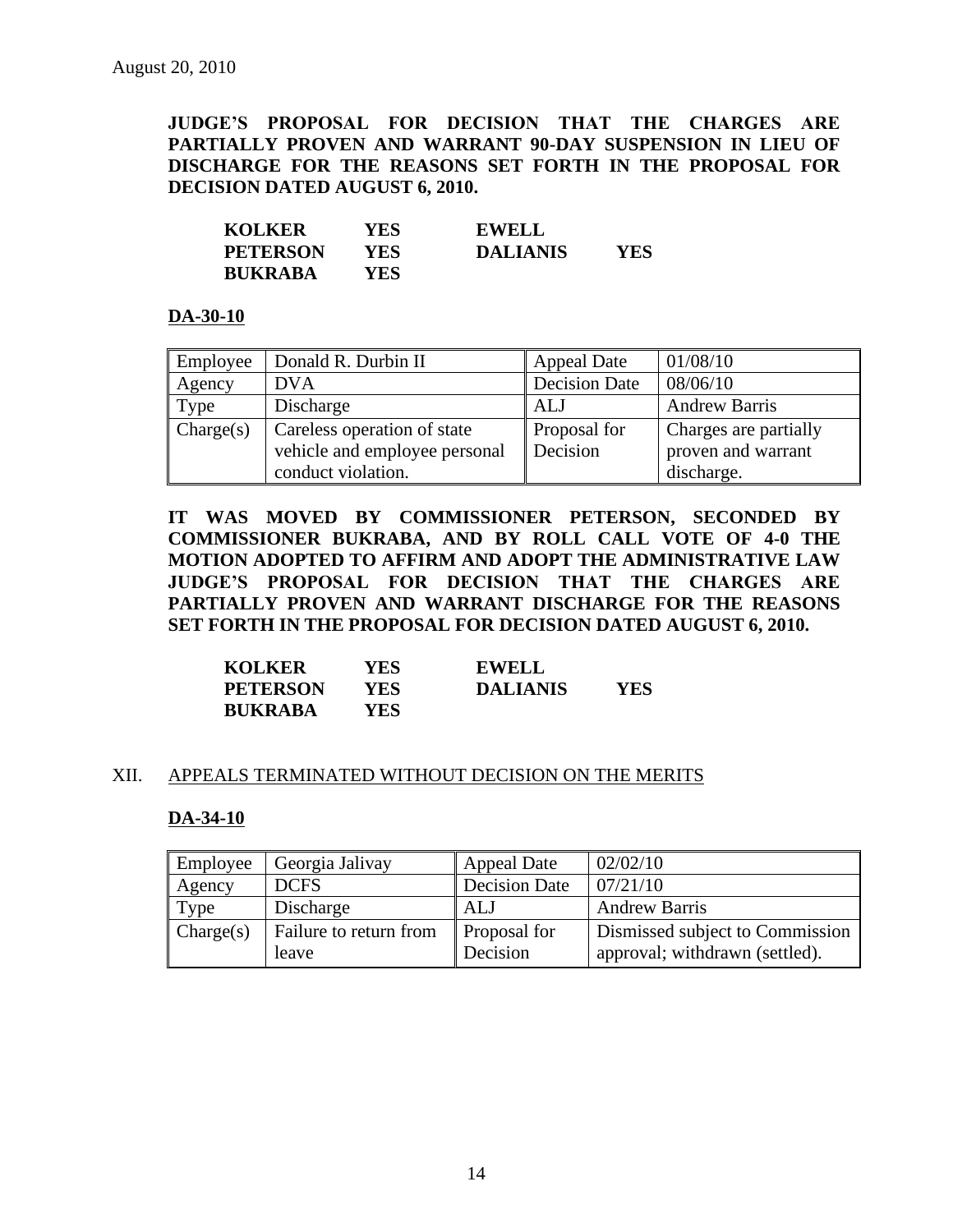# **DA-49-10**

| Employee  | Emilia Hafertepe             | <b>Appeal Date</b>              | 04/12/10                                                          |
|-----------|------------------------------|---------------------------------|-------------------------------------------------------------------|
| Agency    | <b>DHS</b>                   | <b>Decision Date</b>            | 07/19/10                                                          |
| Type      | Discharge                    | ALJ                             | <b>Andrew Barris</b>                                              |
| Change(s) | Failure to perform<br>duties | <b>Proposal for</b><br>Decision | Dismissed subject to Commission<br>approval; withdrawn (settled). |

# **DA-1-11**

| Employee  | Wayne L. Clark     | <b>Appeal Date</b>   | 07/13/10                         |  |
|-----------|--------------------|----------------------|----------------------------------|--|
| Agency    | DOC                | <b>Decision Date</b> | 07/15/10                         |  |
| Type      | Discharge          | ALJ                  | <b>Andrew Barris</b>             |  |
| Change(s) | Conduct unbecoming | Proposal for         | Dismissed subject to Commission  |  |
|           |                    | Decision             | approval; withdrawn (will pursue |  |
|           |                    |                      | through grievance procedure).    |  |

# **DA-2-11**

| Employee  | Jeffrey D. Lange         | <b>Appeal Date</b>       | 07/14/10                                                          |
|-----------|--------------------------|--------------------------|-------------------------------------------------------------------|
| Agency    | <b>DES</b>               | <b>Decision Date</b>     | 08/06/10                                                          |
| Type      | Discharge                | <b>ALJ</b>               | Daniel Stralka                                                    |
| Change(s) | Unauthorized<br>absences | Proposal for<br>Decision | Dismissed subject to Commission<br>approval; withdrawn (settled). |

**IT WAS MOVED BY COMMISSIONER PETERSON, SECONDED BY COMMISSIONER DALIANIS, AND BY ROLL CALL VOTE OF 4-0 THE MOTION ADOPTED TO AFFIRM AND ADOPT THE ADMINISTRATIVE LAW JUDGES' PROPOSALS FOR DECISION TO DISMISS THE APPEALS OF GEORGIA JALIVAY, EMILIA HAFERTEPE, WAYNE CLARK, AND JEFFREY LANGE.** 

| <b>KOLKER</b>   | YES ! | <b>EWELL</b>    |     |
|-----------------|-------|-----------------|-----|
| <b>PETERSON</b> | YES-  | <b>DALIANIS</b> | YES |
| <b>BUKRABA</b>  | YES.  |                 |     |

#### XIII. STAFF REPORT

Executive Director Daniel Stralka reported that:

The expanded furlough program has been imposed on the Commission. Commission  $\bullet$ employees must take 24 unpaid furlough days this year, 12 by the end of the calendar year. He noted several ways in which this will negatively impact the Commission's